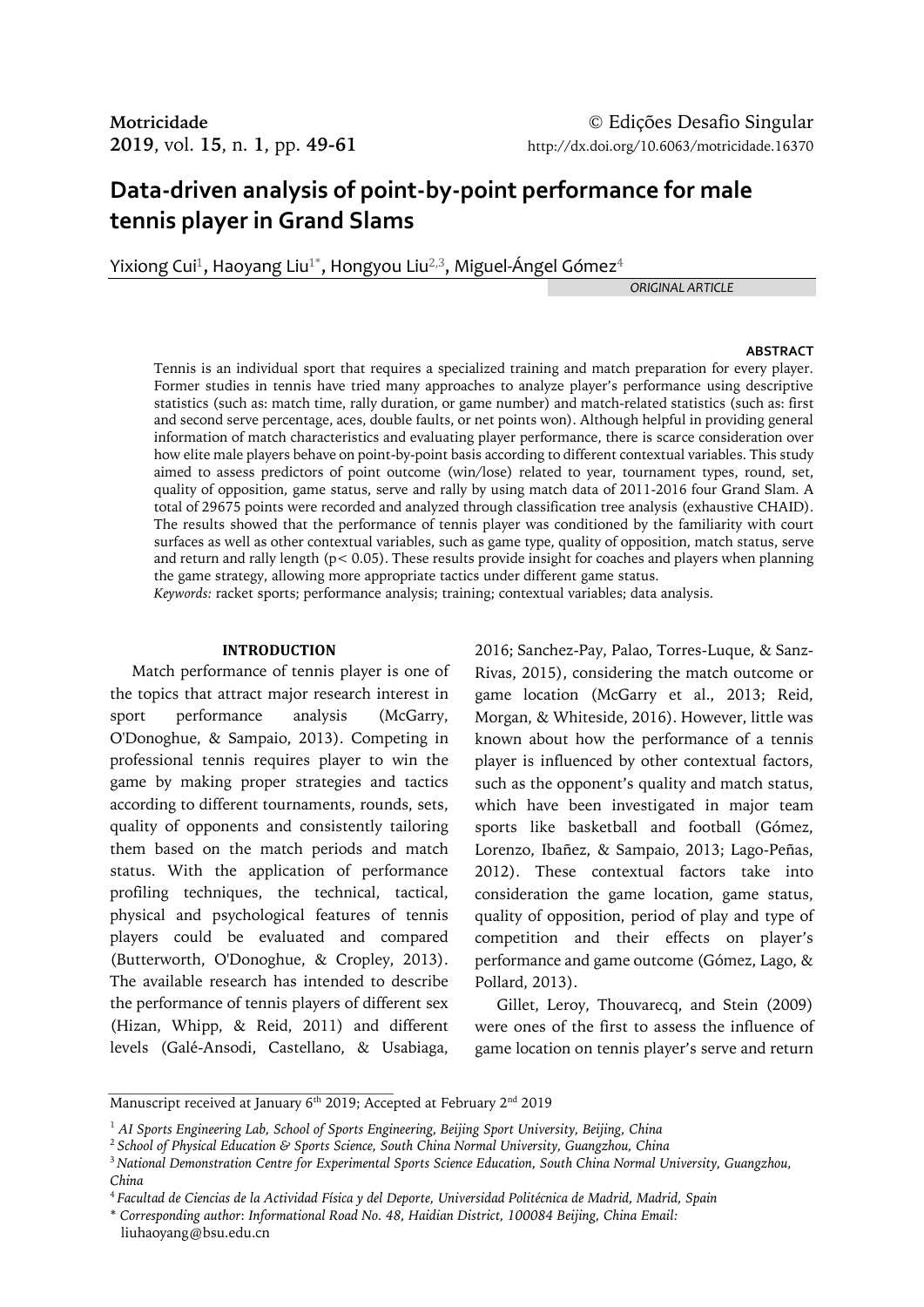performance, after which Galé-Ansodi et al. (2016) attempted to describe the physical performance of youth tennis player on hard and clay courts. More recently Reid et al. (2016) described the match performance of male and female tennis players in Australian Open, which was on hard court. However, the influence of other court surface like grass, strength of the opponents and game status were not considered. Hence, it is of interest to know how tennis player perform under these different contextual circumstances.

As the application of new technology in sport fields is generating a great amount of data on match and training performance of athletes (Hughes & Franks, 2015; McGarry et al., 2013), it is necessary to evaluate their performance in a more in-depth manner for advanced understanding of match behaviors. This ultimately can be used to help in-game coach decision-making with emphasis on those performance indicators which are of greatest relevance to achieving a winning outcome and also to optimizing individualized training for players (Reid, McMurtrie, & Crespo, 2010; Reid et al., 2016).

Applying data mining and statistical modelling techniques, sport data could be interpreted to provide meaningful information and insights (Ofoghi, Zeleznikow, MacMahon, & Raab, 2013). And being one of these techniques, classification tree analysis has been used lately by researchers of sport science, particularly in team sports (Gómez, Battaglia, et al., 2015) and proved to be useful in modeling non-linear phenomena. It establishes a hierarchical solution to classify complex problems, where a set of rules is derived from the interaction between attributes in a data set, with high predictive accuracy (Gómez, Battaglia, et al., 2015). Previous studies has applied the technique to model the ball screen effectiveness in basketball (Gómez, Lorenzo, et al., 2013), the match outcome in Australian football (Robertson, Back, & Bartlett, 2016), the ball possession effectiveness in futsal (Gómez, Moral, & Lago-Peñas, 2015) and the effect of scoring first on match outcome in football (Lago-Peñas, Gómez-Ruano, Megías-Navarro, & Pollard, 2016). This inspired us to use this model to analyze in detail how tennis player performed when competing against various level of opponents under distinct match status on different court surfaces and understand their interactions, instead of just analyzing and comparing the result of the performance.

Therefore, by applying the classification tree model, the present study was aimed to examine the point-by-point performance of tennis players in four Grand Slams, considering comprehensively various contextual variables such as court surfaces, opponent's quality and match status. According to the existing knowledge and variables included in the study, it is hypothesized that players would exhibit better performance when competing against lowerranked opponents or have positive match status such as winning in his service or return game. Meanwhile, we expect that players would perform worse when playing in the quarterfinals, semifinals and finals as well as playing longer rally points.

# **METHOD**

# **Participants**

Point-level data of 145 Grand Slam main-draw men's singles matches played by a top ranked male tennis player and his opponents within year 2011 to 2016 were collected from separate official tournament websites: Australian Open (www.ausopen.com), Roland Garros (www.rolandgarros.com), Wimbledon (http://www.wimbledon.com) and US Open (www.usopen.org). The player was stably ranked top 3 in Association of Tennis Professionals (ATP, www.atpworldtour.com) through 2011-2016, being number 1 in ranking from 2014-2016. Therefore, the analysis of this player and his opponents is not only expected to guarantee a better understanding on how elite tennis players are conditioned by matches contexts but also and provides point-level performance profiles of those players.

The data included the notational statistics such as first and second serve, rally numbers and game scores; and ball speed statistics collected by Doppler radar system (IBM: Armonk, NY, USA) that were installed in the courts. Matches that were not completed due to the retirement of the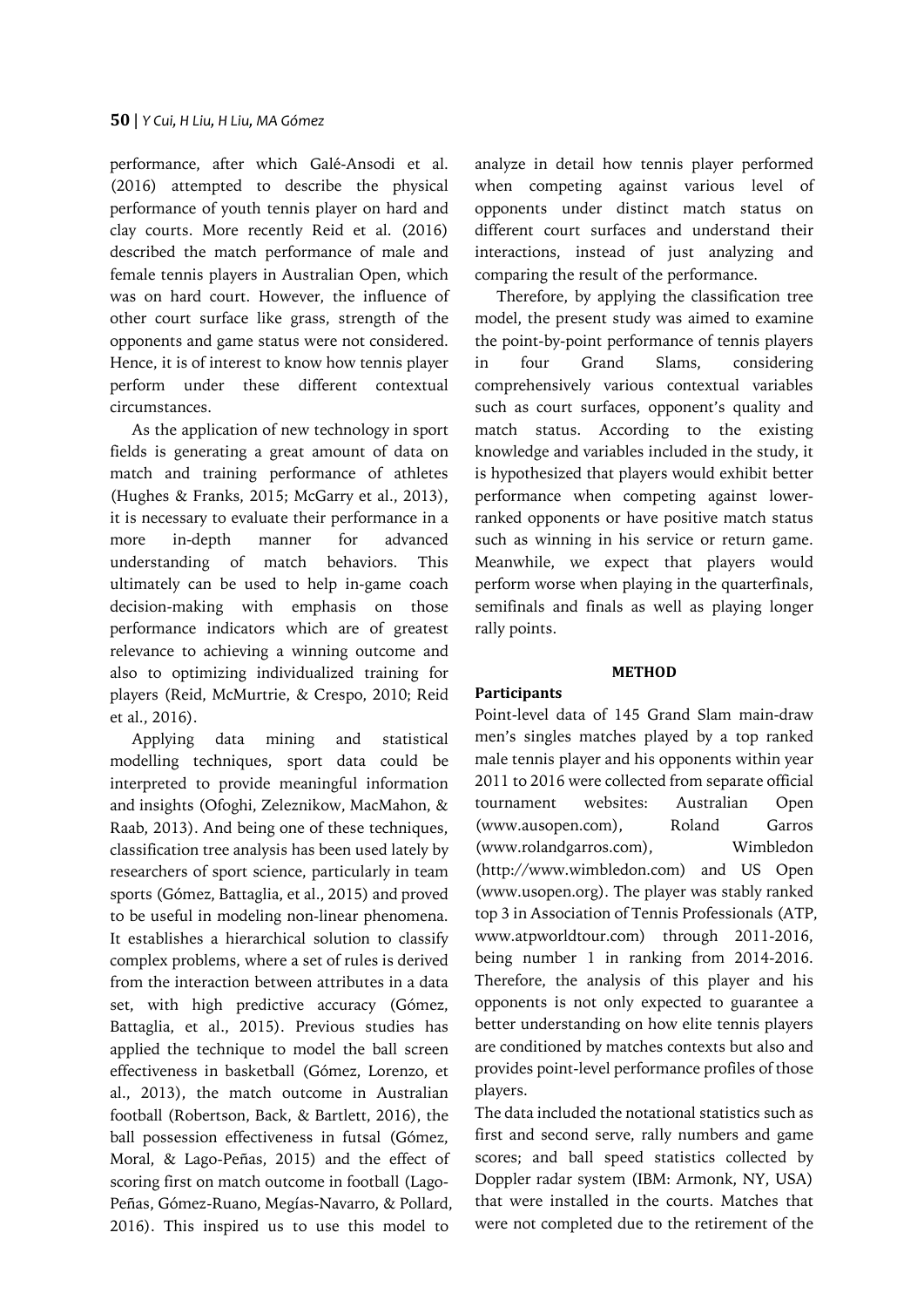opponents or a walkover were excluded from the study. In total, there were 29675 points (8035 in Australian Open, 7638 in Roland Garros, 7915 in Wimbledon and 6087 in US Open). The study was approved by the local University Ethics

Committee non-human subjects research and all procedures are conducted following the European General Data Protection Law in order to maintain the anonymity of sampled players.

Table 1 *Variables analyzed and correspondent sub-categories*

| Variable                                           | Categories                                                                                                                        | M(SD)                                                                |              |  |  |  |  |
|----------------------------------------------------|-----------------------------------------------------------------------------------------------------------------------------------|----------------------------------------------------------------------|--------------|--|--|--|--|
|                                                    | Situational Variables                                                                                                             |                                                                      |              |  |  |  |  |
| Grand Slam                                         | Australian Open, Roland Garros, Wimbledon and US Open<br>N/A                                                                      |                                                                      |              |  |  |  |  |
| Year                                               | 2011, 2012, 2013, 2014, 2015, 2016                                                                                                | N/A                                                                  |              |  |  |  |  |
| Game type                                          | semifinals and final                                                                                                              | First round, second round, third round, fourth round, quarterfinals, | N/A          |  |  |  |  |
| Quality of opposition                              | Top10, top 11-20, top 21-50, top 51-100 and over 100                                                                              | N/A                                                                  |              |  |  |  |  |
|                                                    | The analyzed player and opponents                                                                                                 | N/A                                                                  |              |  |  |  |  |
| Serve number                                       | First and second serve                                                                                                            |                                                                      |              |  |  |  |  |
| Game status                                        | Winning, losing, drawing, breaking opponent (when the analyzed player<br>returns), being broken (when the analyzed player serves) | N/A                                                                  |              |  |  |  |  |
|                                                    | Match Performance Variables                                                                                                       |                                                                      |              |  |  |  |  |
|                                                    |                                                                                                                                   | Fast speed $(n = 7251)$                                              | 188.8 (8.6)  |  |  |  |  |
|                                                    | First serve (km/h)                                                                                                                | Slow speed $(n = 1175)$                                              | 154.7 (12.5) |  |  |  |  |
|                                                    |                                                                                                                                   | Fast speed $(n = 1879)$                                              | 182.3 (13.9) |  |  |  |  |
| Serving player<br>Serve and return<br>Rally length | Second Serve (km/h)                                                                                                               | Slow speed $(n = 3016)$                                              | 145.4 (10.0) |  |  |  |  |
|                                                    |                                                                                                                                   | Fast speed ( $n = 6762$ )                                            | 190.9 (11.2) |  |  |  |  |
|                                                    | Return first serve (km/h)                                                                                                         | Slow speed $(n = 2291)$                                              | 155.0 (13.7) |  |  |  |  |
|                                                    |                                                                                                                                   | Fast speed ( $n = 2254$ )                                            | 178.8 (13.8) |  |  |  |  |
|                                                    | Return Second serve (km/h)                                                                                                        | Slow speed ( $n = 3693$ )                                            | 145.0 (10.6) |  |  |  |  |
|                                                    | Double fault of the analyzed player $(n = 263)$ :                                                                                 | N/A                                                                  |              |  |  |  |  |
|                                                    | Double fault of opponents $(n = 491)$ :                                                                                           | N/A                                                                  |              |  |  |  |  |
|                                                    | Short $(n=4421)$                                                                                                                  | 2.2(1.6)                                                             |              |  |  |  |  |
|                                                    | Medium $(n=1568)$                                                                                                                 | 8.2(1.9)                                                             |              |  |  |  |  |
|                                                    | Long $(n=444)$                                                                                                                    |                                                                      | 16.7(4.0)    |  |  |  |  |

N/A Denotes for the variable that is nominal.

# **Procedures**

The Table 1 presents seven contextual variables and two performance-related variables that were included as predictor variables for point outcome (win/lose).

Based on the importance of Top-100 ranking that the previous research has continuously addressed (Prieto-Bermejo & Gómez-Ruano, 2016; Reid et al., 2010; Reid, Morgan, Churchill, & Bane, 2014), we have established five categories to classify the quality of opposition, using Top-10, Top-20, Top-50 and Top-100 world ranking as cut value. In addition, as there are few studies that have addressed the issue of game status in tennis, we decided to define 5 situations of game status, considering the sequence of scores within every game, as is suggested by O'Donoghue and Brown (2009).

A two-step cluster analysis with Euclidean as the distance measure and Schwartz's Bayesian criterion was used in the data package of IBM SPSS Statistics for Windows, Version 22.0

(Armonk, NY: IBM Corp.) to separately classify: (i). serve speed, and (ii) rally length (See Table 2). The serve speed was measured by km/h and the rally length was measured by count of the strokes (excluding serve) that two competing players interchange during a point. Former studies have discussed the tactical rationale of altering serve speed in the first or second serve (Gillet et al., 2009; Hizan et al., 2011; O'Donoghue & Brown, 2008), and the result of the cluster analysis automatically classified two serve speed categories, which was consistent with previous finding. Therefore, they were regarded as fast serve and slow serve speed.

Meanwhile, previous research showed that the rally length is classified into three categories: short (1 to 5 shots), regular (6 to 9 shots) and long (over 9 shots) (Lees, Kahn, & Maynard, 2004). The results of cluster analysis showed that three groups of rally length were automatically classified. The average number of each rally group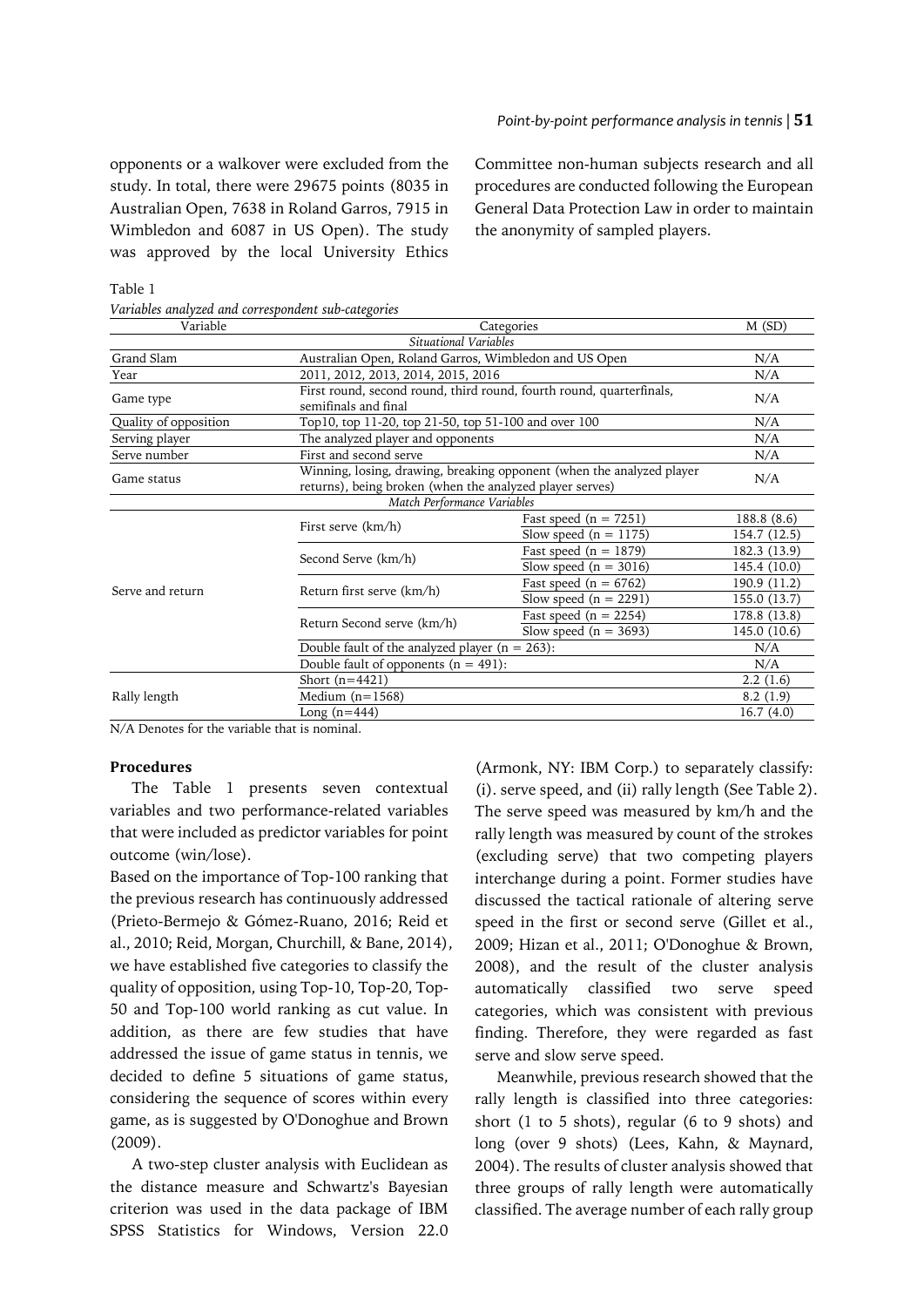had similarity with the abovementioned results, so that they were determined as short  $(2.2 \pm 1.6)$ , medium  $(8.2 \pm 1.9)$  and long length  $(16.7 \pm 4.0)$ groups.

The reliability of the tracking data (serve speed) by Hawk-eye system were previously assessed, with an acceptable measuring error of around 3.6 mm (Mecheri, Rioult, Mantel, Kauffmann, & Benguigui, 2016; Reid et al., 2016; Whiteside & Reid, 2016). Additionally, two experienced performance analysts in tennis recollected the non-tracking notational (point sequence, point outcome, first and second serve and double faults) and rally data (rally length) of two matches that were randomly selected. The minimum Cohen's *kappa* value for notational variables exceeded 0.90, demonstrating high inter-rater reliability (O'Donoghue, 2010).

# **Statistical analysis**

Crosstabs command were performed with the use of Pearson's Chi-square test to analyze the effects between the point outcome and contextual variables related to Grand Slam, game type, set, quality of opposition, game status and point server. Effect sizes (ES) were calculated using the Cramer's V test and their interpretation was based on the following criteria:  $0.10 = \text{small}$ effect,  $0.30$  = medium effect, and  $0.50$  = large effect (Volker, 2006).

To have a refined understanding of the previous analysis, two classification trees with the exhaustive CHAID (Chi-square Interaction Detection) algorithm were used to model the relationship among point outcome and contextual variables. The first tree contained seven contextual variables and serve performance while the second considered seven contextual variables and rally performance. The algorithm is suitable for modelling nominal variables and has more precision because it merges categories until only two categories exist (Gómez, Battaglia, et al., 2015). The model was built under the following criteria: (i) the maximum number of iterations were 100; (ii) the minimum change in expected cell frequencies was 0.001; (iii) the significant values adjustment was done using the Bonferroni method; (iv) the tree based model has a maximum of 3 levels; (v) Grand Slam was forced

to be the first variable as court surfaces have direct impact on player's tactical and technical performance (Gillet et al., 2009; O'Donoghue & Ingram, 2001). The risk of misclassification was calculated as a measure of the reliability of the model. The statistical analyses were done using the SPSS software (IBM SPSS Statistics for Windows, Version 22.0. Armonk, NY: IBM Corp.). The level of significance was set at p<0.05.

#### **RESULTS**

Table 2 shows the distribution of Grand Slam, game type, quality of opposition, point server and serve number, which are related to point outcome (numbers and percentage). The variables related to game characteristics were shown to be significant and the analyzed player won comparatively more points in Australian Open while the percentage of points won was decreasing gradually in every round as the game type changed from the first round (60.2%) to the final (51.1%). The quality of opposition was significantly related to point outcome ( $p = 0.001$ , ES= 0.06), greater success percentage was reached when playing against Top 51-100 players (60.2%), and lower success percentage occurred when competing with Top 10 players (52.6%). The results for variables related to serve exhibited that server and number of serve were also significantly related to point outcome ( $p = 0.001$ ,  $ES = 0.26$  and  $p = 0.002$ ,  $ES = 0.02$ , respectively). Higher success was achieved when the player was serving (69.4%) comparing to the situation when he returned the serve (43.1%). Whereas relatively more points were won when he or his opponent served a second serve (56.8%).

The sample distribution of game status, serve categories and rally length is presented in Table 3. The results demonstrated that game status had a significant relation with point outcome ( $p =$ 0.001, ES= 0.12), with higher point victory percentage when the player was wining (62.5%) than when he was trying to break the opponents' service game (44.6%), and a relevantly greater success were shown when his service was being broken by the opponents (54.1%). Besides, the serve category was exhibited to be correlated significantly with the point outcome ( $p = 0.001$ ,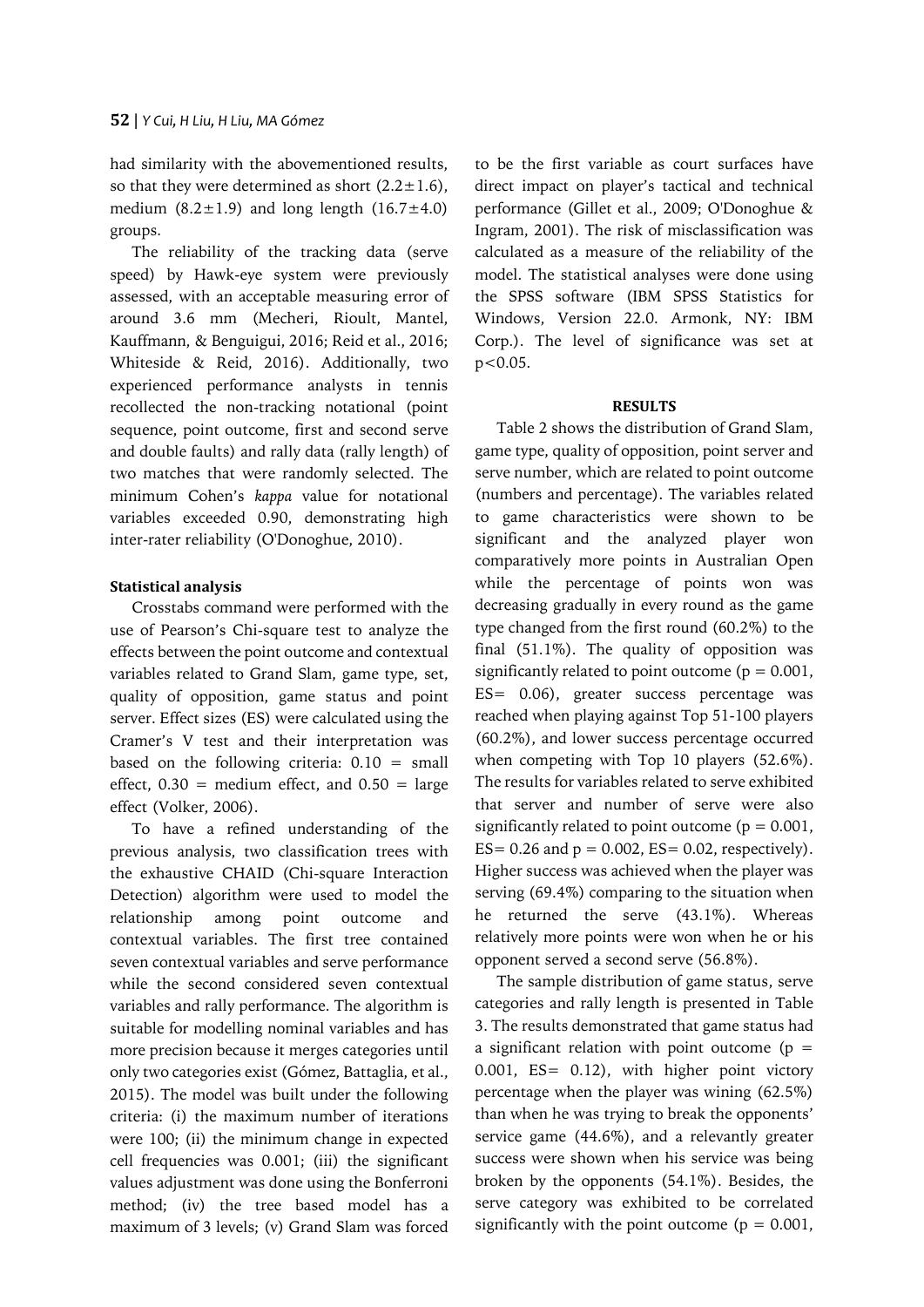### *Point-by-point performance analysis in tennis |* **53**

ES= 0.36). Serving fast in first and second serve enabled the player to win more points (75.0% and 73.5% respectively) while he had greater success of winning points when returned slow second serve (52.7%) than retuning other serves. Finally, rally length was also significantly associated to point outcome ( $p = 0.008$ ,  $ES = 0.04$ ). A medium to long rally helped him winning comparatively more points (58.8% and 58.1%, respectively) than short rally (54.5%).

Table 2

Frequency distribution (%) of point outcome related to situational variables (Crosstab Order: Pearson's Chi-square, degrees of *freedom, significance value, expected frequency distribution, and effect size)*

|                       | Win  |       | Lose |       |          |    |           |            |      |
|-----------------------|------|-------|------|-------|----------|----|-----------|------------|------|
| Situational Variables | N    | $\%$  | N    | $\%$  | $x^2$    | df | P         | <b>EFD</b> | ES   |
| Grand Slam            |      |       |      |       |          |    |           |            |      |
| Australian Open       | 4542 | 56.53 | 3493 | 43.47 | 9.19     | 3  | $0.027*$  | 2699.61    | 0.02 |
| French Open           | 4201 | 55.00 | 3437 | 45.00 |          |    |           |            |      |
| Wimbledon             | 4326 | 54.66 | 3589 | 45.34 |          |    |           |            |      |
| US Open               | 3445 | 55.65 | 2642 | 44.35 |          |    |           |            |      |
| Game Type             |      |       |      |       |          |    |           |            |      |
| 1st Round             | 2092 | 60.17 | 1385 | 39.83 | 103.48   | 6  | $0.001**$ | 1542.07    | 0.06 |
| 2nd Round             | 2199 | 59.22 | 1514 | 40.78 |          |    |           |            |      |
| 3rd Round             | 2334 | 56.89 | 1769 | 43.11 |          |    |           |            |      |
| 4th Round             | 2640 | 56.06 | 2069 | 43.94 |          |    |           |            |      |
| Quarterfinal          | 2261 | 55.13 | 1840 | 44.87 |          |    |           |            |      |
| Semifinal             | 2748 | 53    | 2437 | 47    |          |    |           |            |      |
| Final                 | 2240 | 51.06 | 2147 | 48.94 |          |    |           |            |      |
| Quality of Opposition |      |       |      |       |          |    |           |            |      |
| Top 10                | 5816 | 52.58 | 5245 | 47.42 | 97.43    | 4  | $0.001**$ | 984.14.    | 0.06 |
| Top 11-20             | 2545 | 55.18 | 2067 | 44.82 |          |    |           |            |      |
| Top 21-50             | 3876 | 56.48 | 2987 | 43.52 |          |    |           |            |      |
| Top 51-100            | 2960 | 60.16 | 1960 | 39.84 |          |    |           |            |      |
| Over 100              | 1317 | 59.35 | 902  | 40.65 |          |    |           |            |      |
| Point Server          |      |       |      |       |          |    |           |            |      |
| The analyzed player   | 9843 | 69.4  | 4341 | 30.6  | 2080.056 | 1  | $0.001**$ | 6290.67    | 0.26 |
| Opponent              | 6671 | 43.06 | 8820 | 56.94 |          |    |           |            |      |
| Serve Number          |      |       |      |       |          |    |           |            |      |
| 1st Serve             | 9964 | 54.93 | 8174 | 45.07 | 9.668    | 1  | $0.002**$ | 5116.71    | 0.02 |
| 2nd Serve             | 6550 | 56.7  | 4987 | 43.23 |          |    |           |            |      |

 $* P < 0.05$ ; \*\*  $P < 0.01$ ; EFD = expected frequency distribution.

#### Table 3

*Frequency distribution (%) of point outcome related to situational variables (Crosstab Order: Pearson's Chi-square, degrees of freedom, significance value, expected frequency distribution, and effect size)*

|                                       |      | Win<br>Lose |       |             |       |         |    |           |            |      |
|---------------------------------------|------|-------------|-------|-------------|-------|---------|----|-----------|------------|------|
| Situational Variables                 |      | N           | $\%$  | N           | $\%$  | $x^2$   | df | P         | <b>EFD</b> | ES   |
| Game Status                           |      |             |       |             |       |         |    |           |            |      |
| Winning                               |      | 7416        | 62.50 | 4450        | 37.50 | 413.58  | 4  | $0.001**$ | 280.29     | 0.12 |
| Losing                                |      | 4822        | 52.20 | 4415        | 47.80 |         |    |           |            |      |
| Drawing                               |      | 3120        | 51.01 | 2996        | 48.99 |         |    |           |            |      |
| Being Broken                          |      | 342         | 54.11 | 290         | 45.89 |         |    |           |            |      |
| Breaking Opponent                     |      | 814         | 44.63 | 1010        | 55.37 |         |    |           |            |      |
| Serve Category                        |      |             |       |             |       |         |    |           |            |      |
|                                       | Fast | 5435        | 74.96 | 1816        | 25.04 | 3844.98 | 9  | $0.001**$ | 116.64     | 0.36 |
| <b>First Serve</b>                    | Slow | 1137        | 64.06 | 638         | 35.94 |         |    |           |            |      |
|                                       | Fast | 1381        | 73.50 | 498         | 26.50 |         |    |           |            |      |
| Second Serve                          | Slow | 1890        | 62.67 | 1126        | 37.33 |         |    |           |            |      |
|                                       | Fast | 2256        | 33.36 | 4506        | 66.64 |         |    |           |            |      |
| Return First Serve                    | Slow | 1091        | 47.62 | 1200        | 52.38 |         |    |           |            |      |
| Return Second Serve                   | Fast | 888         | 39.40 | 1366        | 60.60 |         |    |           |            |      |
|                                       | Slow | 1945        | 52.67 | 1748        | 47.33 |         |    |           |            |      |
| Double Fault of the analyzed player 0 |      |             | 0     | 263         | 100   |         |    |           |            |      |
| Double Fault of Opponent              |      | 491         | 100   | $\mathbf 0$ | 0     |         |    |           |            |      |
| Rally Length                          |      |             |       |             |       |         |    |           |            |      |
| Short                                 |      | 2409        | 54.49 | 2012        | 45.51 | 9.76    | 2  | $0.008**$ | 196.29     | 0.04 |
| Medium                                |      | 922         | 58.80 | 646         | 41.20 |         |    |           |            |      |
| Long                                  |      | 258         | 58.11 | 186         | 41.89 |         |    |           |            |      |

\*\*  $P < 0.01$ ; EFD = expected frequency distribution.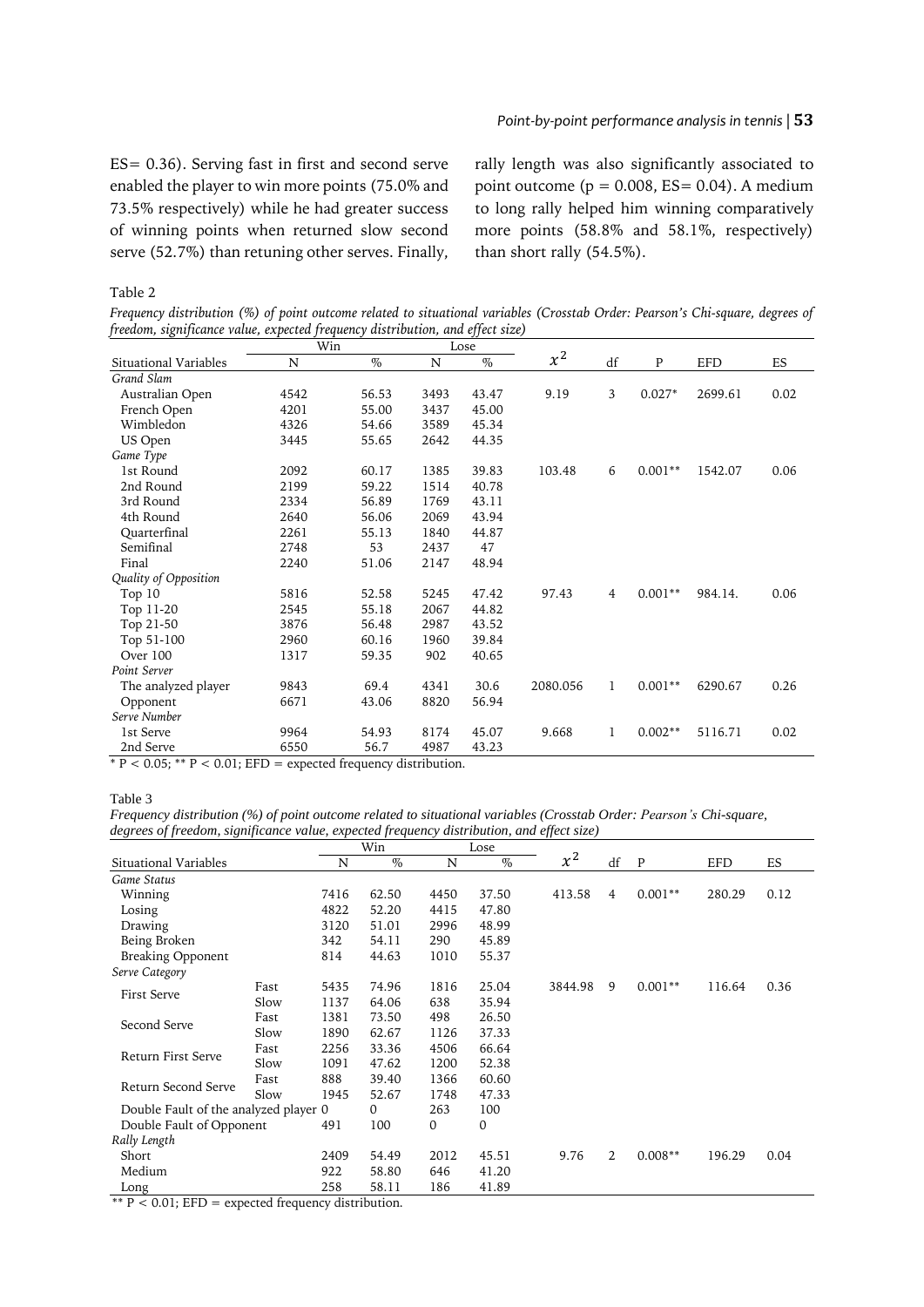Figure 1 and 2 show the first exhaustive CHAID classification tree model for the player and his opponents. It was demonstrated that game location, serve category contributed strongly to the tree while game type, quality of opponent, game status also had an influence.

In Australian Open (AO) and US Open (US), the analyzed player won 56.6% of points, compared to 54.8% in Roland Garros (RG) and Wimbledon (W) (node 1 and 2). 75.8% and 73.0% of points were won when he served fast first and second serves in AO and US, while 74.3% and 73.9% were achieved for the ones in RG and W. In contrast, serving slow first and second serve made him win a lower 65.2% and 62.8% in AO and US, and 62.8% and 62.5% in RG and W. In terms of return, similar results of approximately 33% and 40% of points could be obtained in all slams while this player returned first and second fast serve. However, he could win 50.2% of points when returning slow second serve in AO and US (node 9), compared with 44.4% in RG and W (node 19). Lower winning percentage was obtained (node 25 and 37) when serving fast first serve in the final of all slams, compared to the previous rounds. In AO and US, serving slow second serves to Top 10 players achieved a lower 58% of points won (node 28), while in RG and W, this performance was influenced by game status in that this player won just 45.2% of points when facing breakpoints (node 39). Similarly, under the drawing game status in AO and US, he could win only 46.2% of points while returning slow second serves (node 33).

Figure 3 presents the second tree model that considered the rally performance. The results showed that point server and rally length were two variables that strongly contributed to the model. In all slams, the player won nearly 70% points in his service game (node 3 and 5) more than the 45% of return game (node 4 and 6). Finishing the points in short and long rally (node 12: 64.9% and node 11: 55.2%) during own service game helped him to win more points than medium rally, but it was not the case for Wimbledon, where only in medium rally could he win more points (node 13).

### **DISCUSSION**

This study aimed to analyze the point-level performance of professional tennis players in different Grand Slams. Using the classification tree model, we try to explore a novel approach to assess the performance of player in relation to contextual variables.

Results showed that the performance of the analyzed player and his opponents was clearly influenced by game location, game type, quality of opposition, game status, point server, serve number, serve and return speed and rally length. In tennis, the effect of game location may consist in the following "venue variations": temperature, humidity (Morante & Brotherhood, 2007), court surfaces (O'Donoghue & Ingram, 2001), surface abrasion, ball types and the distance between court and the audience (Dube & Tatz, 1991; McGarry et al., 2013). They are factors that players and coaches need to consider when planning match strategies. Grand Slam tournaments symbolize the maximum level of professional tennis (Cross & Pollard, 2009) and each slam is played on different court surface, which is speculated as the major influencing factor on player's match-play (O'Donoghue & Ingram, 2001; Reid et al., 2016). Therefore, it is essential to have better understanding of its effect on player's performance. In line with the study of Ma and his colleagues that male players were more likely to win a match in the US Open and Wimbledon than in the French Open (Ma, Liu, Tan, & Ma, 2013), our findings showed that the player of interest could win more points in Australian Open and US Open than in Roland Garros and Wimbledon. On the one hand, due to the slow court surface of Roland Garros, it was easier to break to the server's game and players tend to play more aggressively in return games. While in fast surface court of Wimbledon, serving players has greater advantage and it is hard to break their game, so that most players preferred to use safer playing style in fast court (Gillet et al., 2009; Tudor, Zecic, & Matkovic, 2014). On the other hand, it was also indicated that the analyzed player had a better familiarity with hard court surface.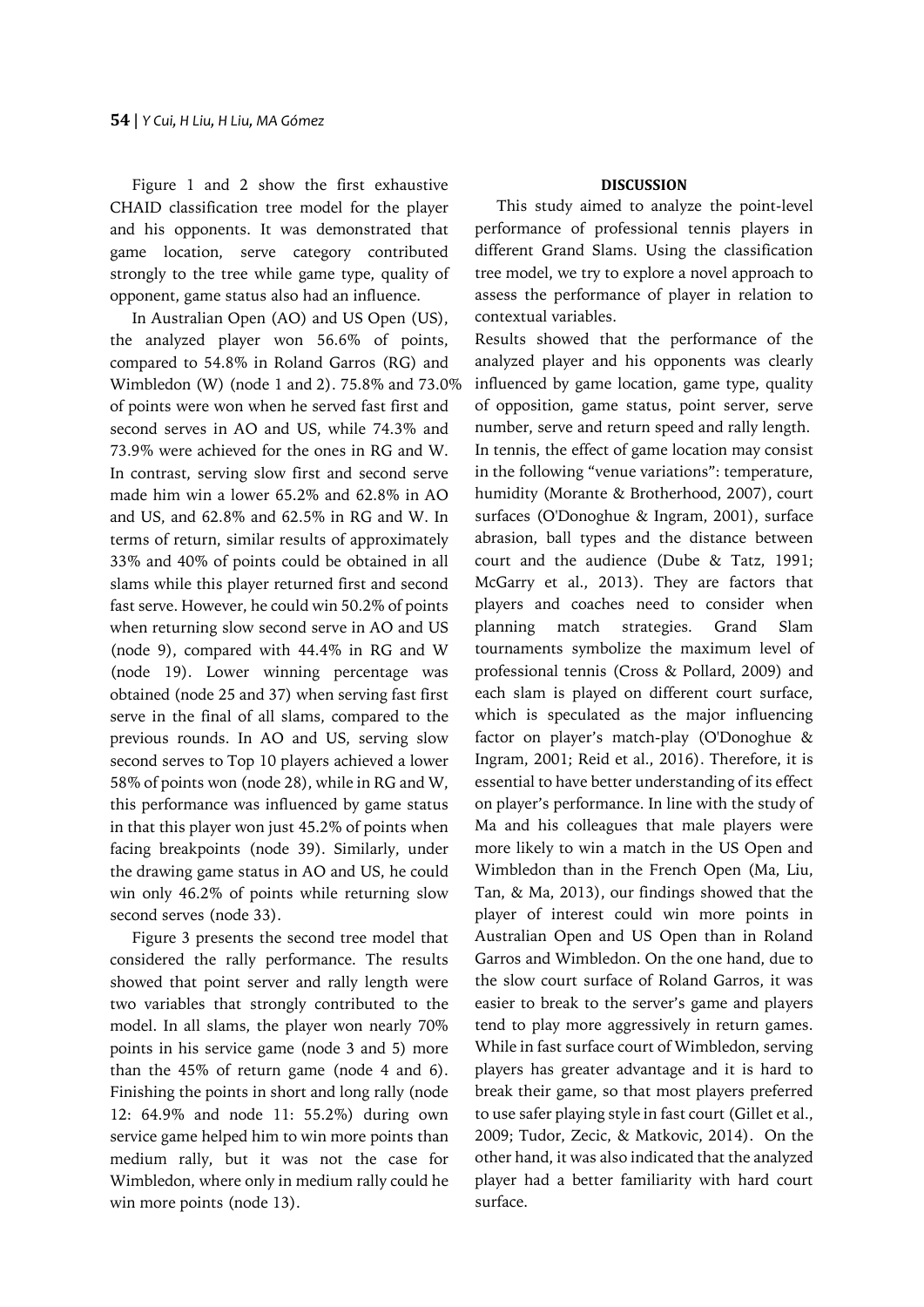

Figure 1. Classification tree Model-Two of point-level performance for the analyzed player and opponents in Australian Open and US Open (with serve speed). Note: 1<sup>st</sup>—first serve, 2<sup>nd</sup>—second serve, fast—fast serve speed, slow—slow serve speed, DF—double faults.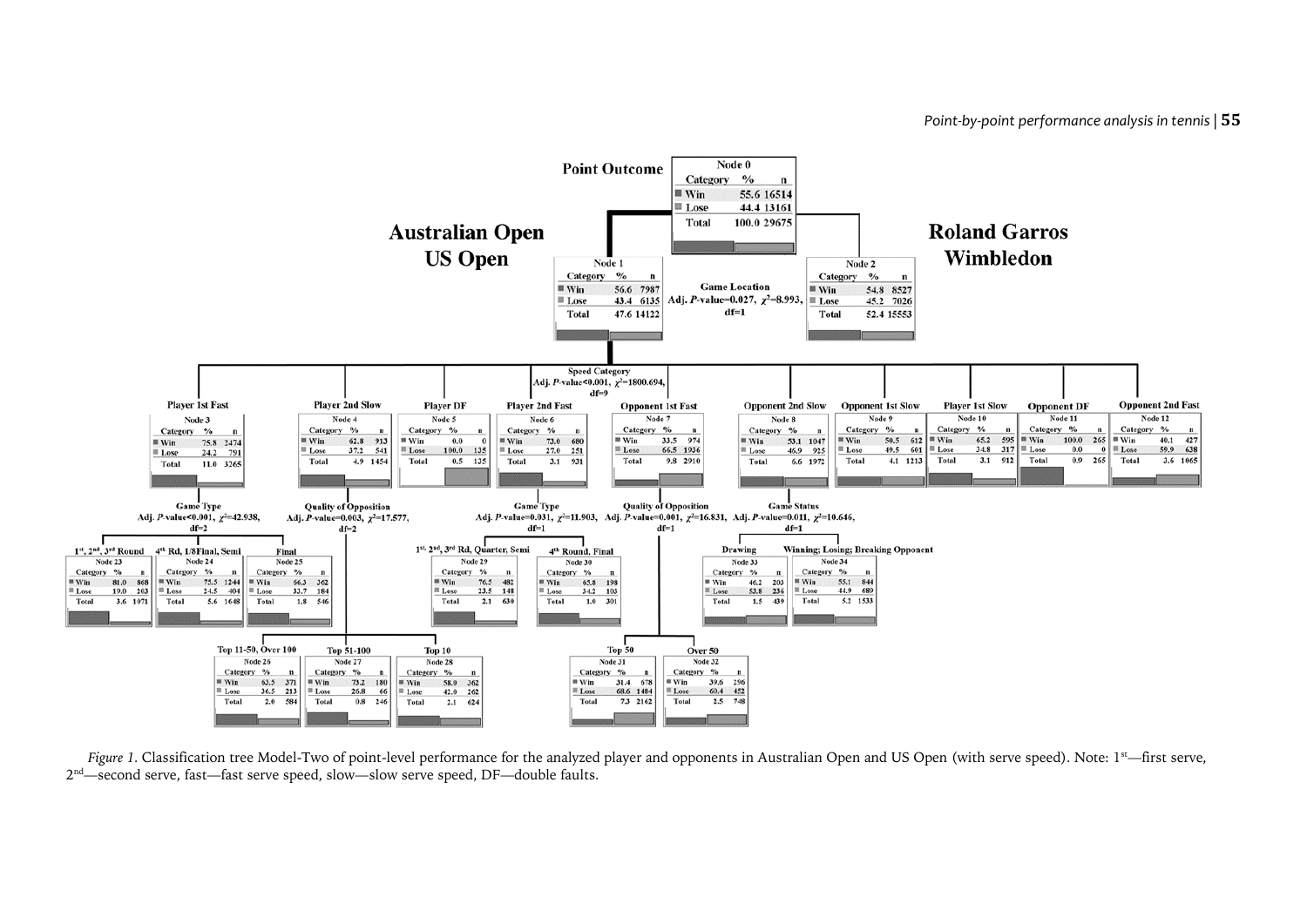# **56** | *Y Cui, H Liu, H Liu, MA Gómez*



Figure 2. Classification tree Model-Two of point-level performance for the analyzed player and opponents in Roland Garros and Wimbledon (with serve speed). Note: 1<sup>st</sup>—first serve,  $2^{\text{nd}}$ —second serve, fast—fast serve speed, slow—slow serve speed, DF—double faults.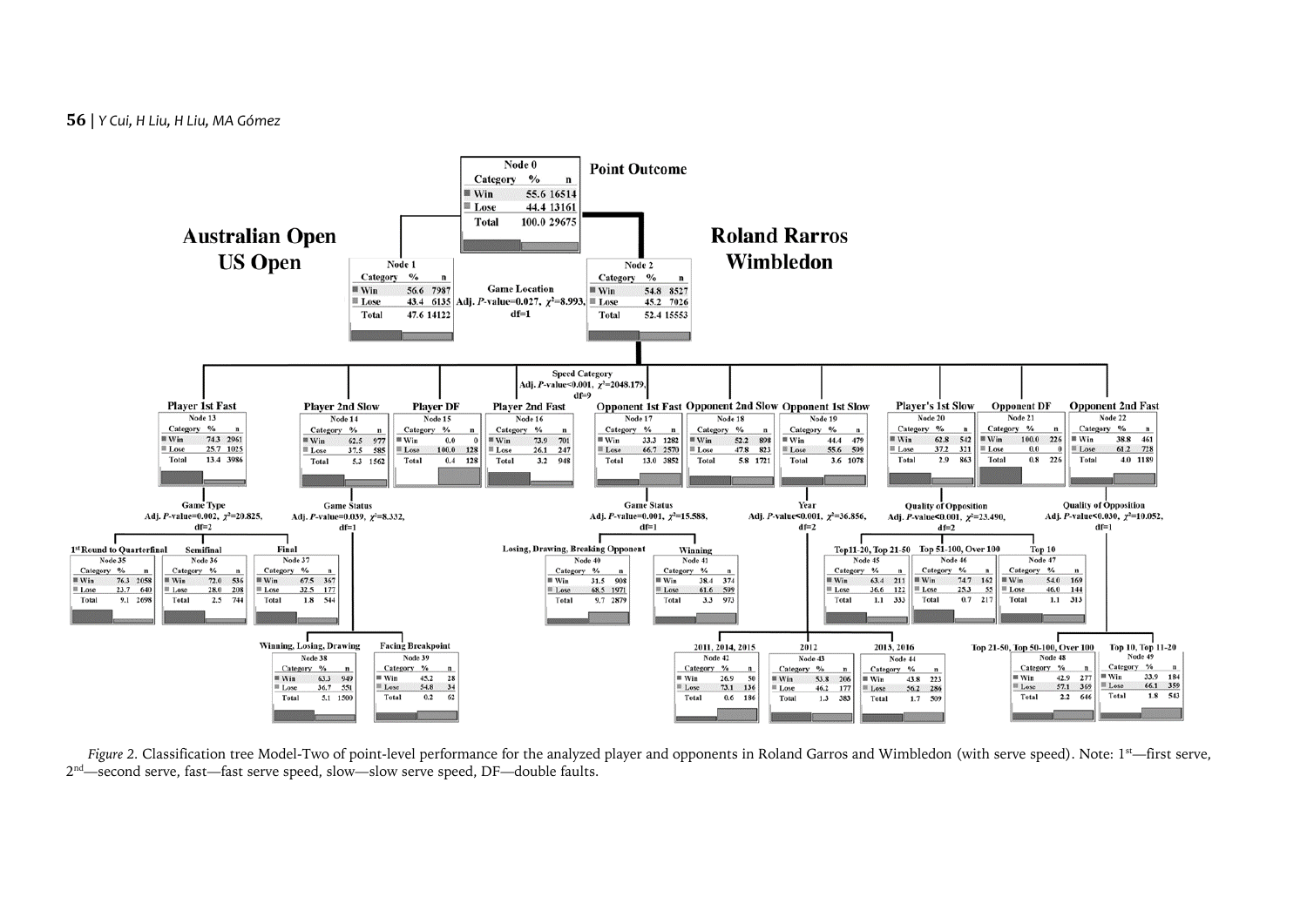

*Figure 3.* Classification tree Model-Two of point-level performance for the analyzed player and opponents in Grand Slams (with rally length)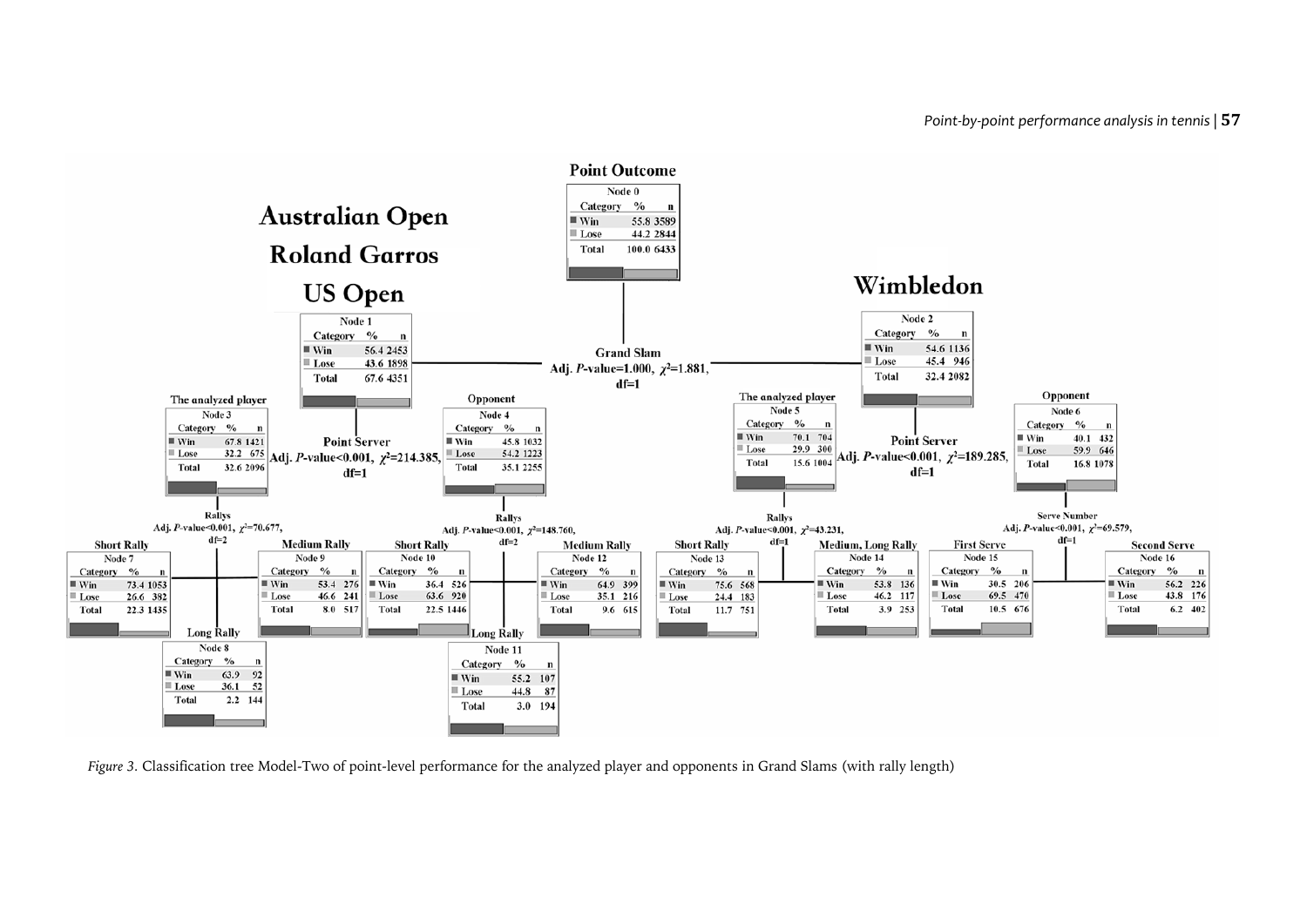Meanwhile, our findings indicated that the point performance of players was affected by game type. In Grand Slam tournaments, the influence of game type on player's performance should be highlighted due to the fact that male player has to compete with a draw of 128 players within two weeks. Each match is played in the best of five sets. These factors affect the performance of player in a way that they have to adjust the strategy and tactics on a match-tomatch basis to ensure the success as well as to avoid an early depletion of fitness and psychological state (Goossens, Kempeneers, Koning, & Spieksma, 2015; O'Donoghue, 2009). Goossens et al. (2015) showed that in Grand Slam, the previous match could have an effect on the next round for players and the possibility to win the next round will decrease if he played more games in previous match. In consistent with this finding, we also showed that as player proceeded into the next round, he could win less percentage of points. Besides, results of the classification tree demonstrated that the efficiency of serve performance was also conditioned by game type in all four slams, especially when the player served fast first and second serve. Serving fast in previous rounds could help him win more points while it was not the case in the last rounds, especially in the final. Obviously, this phenomenon should be examined together with the effect of quality of opposition (Cui, Gómez, Gonçalves, Liu, & Sampaio, 2017; Cui, Gómez, Gonçalves, & Sampaio, 2018) because in eliminatory tournament, the opponents of the next round are expected to be higher-ranked rivals with better competitive skills (Reid et al., 2010; Reid & Morris, 2013). Previous research that addressed the effect of opponent's strength have identified that the serve and return performance of male players was influenced by quality of opposition (O'Donoghue, 2009; O'Donoghue & Cullinane, 2011). The present study provides more evidence on this issue. It was not surprising that higher winning percentage was achieved when the player competed with players ranked over Top 50 and then it descended when he was against Top 50, especially Top 10 players. However, the results from the classification tree offered more details on where and how the serve and return performance of this player was affected by different opponents. For instance, he turned out to win more points when playing with lower ranked players over Top 20 when serving slow first serve in Roland Garros and Wimbledon, whereas obtaining more points when returning fast first serves by over Top 50 opponents during Australian Open and US Open.

In elite tennis matches, winning the previous point particularly have a positive effect on winning the current point, and at crucial points the server has a disadvantage of winning because of the phychological pressure in streeful situations (Filipčič, Filipčič, & Berendijaš, 2008; Klaassen & Magnus, 2001), which suggested a score-line effect (Gómez, Lago, et al., 2013; O'Donoghue, 2012) within tennis game. In accordance with those previous findings, we used within-game status to assess the performance of tennis player. Results revealed that the player had highest winning chance when he was winning, while he was losing, the percentage decreased significantly. Furthermore, the first classification tree (Figure 1) showed that the player's slow second serve was influenced by game status in Roland and Wimbledon, where he won more points when he was winning, losing or drawing but less than half of all points when facing breakpoint. When he returned second slow serve in AO and UO, he had more success when winning, losing or breaking opponents than when he was drawing. This suggested that the positive effect of winning the previous point on winning the current one. However, future research should consider player's performance in critical points, such as set points, tie-break points and match points.

Furthermore, the results revealed the influence of rally length on performance. And in agreement with the previous research in that server has an advantage in points lasted to 4 shots (O'Donoghue & Brown, 2008), our findings that short rally and long rally in this player's service game helped him to win more points than medium rally. In return game, he could win more points in medium to long rallies.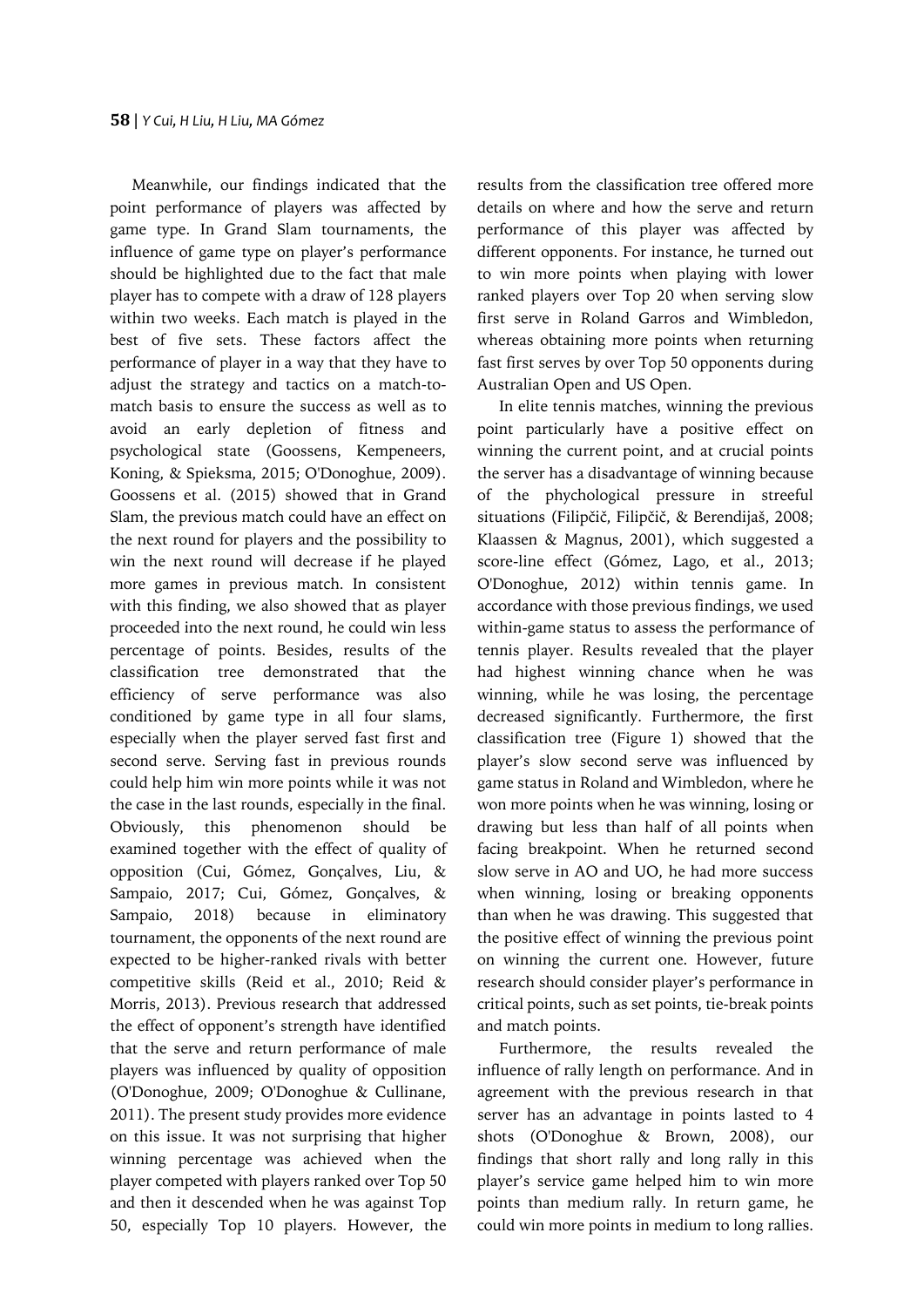Admittedly, the generalizability of our findings could be limited because of the sample size and failure to consider player's injury status. However, it is important to note that the sampled data are longitudinal and representative of elite tennis players, as all sampled players were included in the main-draws of Grand Slams.

# **CONCLUSION**

The results of the current study demonstrate the usefulness of the exhaustive CHAID tree model to interpret the match performance of tennis player and it allows to develop individual performance profiles. Although the court surfaces had a major effect on players' performance, our findings suggested that this importance should be considered together with others performance indicators such as game type, quality of opposition, match status. From a practical perspective, efforts could be made to improve the player's return performance, especially the second serve return when he was in critical game status like drawing, having breaking opportunity or being broken, and furthermore, to attempt playing aggressively to win return points in short rally. These results will give insightful ideas for coaches and players when planning the game strategy, helping to modify training contents to resemble real match situations where player learn to be more adaptable to play in different game status. Furthermore, it is possible that performance analysts in tennis use this method to model multi-player performance for specific match situations or in a time-wise manner.

**Acknowledgments:** Nothing to declare.

**Conflict of interests:** Nothing to declare.

#### **Funding:**

The study was supported by National Key R&D Program of China (2018YFC2000600). The first author was supported by the China Postdoctoral Science Foundation and the Fundamental Research Funds for the Central Universities (2019QD033). This study is part of Beijing Sport University Double First Class University Plan [2018GJ002].

#### **REFERENCES**

- Butterworth, A., O'Donoghue, P., & Cropley, B. (2013). Performance profiling in sports coaching: a review. *International Journal of Performance Analysis in Sport, 13*(3), 572-593.
- Cross, R., & Pollard, G. (2009). Grand Slam men's singles tennis 1991-2009 Serve speeds and other related data. *Coaching & Sport Science Review, 16*(49), 8-10.
- Cui, Y., Gómez, M. A., Gonçalves, B., Liu, H., & Sampaio, J. (2017). Effects of experience and relative quality in tennis match performance during four Grand Slams. *International Journal of Performance Analysis in Sport, 17*(5), 1-19. doi:10.1080/24748668.2017.1399325
- Cui, Y., Gómez, M. Á., Gonçalves, B., & Sampaio, J. (2018). Performance profiles of professional female tennis players in grand slams. *Plos One, 13*(7), e0200591. doi:10.1371/journal.pone.0200591
- Dube, S. K., & Tatz, S. J. (1991). Audience effects in tennis performance. *Perceptual and motor skills, 73*(3), 844-846.
- Filipčič, T., Filipčič, A., & Berendijaš, T. (2008). Comparison of game characteristics of male and female tennis players at Roland Garros 2005. *Acta Universitatis Palackianae Olomucensis. Gymnica, 38*(3), 21-28.
- Galé-Ansodi, C., Castellano, J., & Usabiaga, O. (2016). Effects of different surfaces in time-motion characteristics in youth elite tennis players. *International Journal of Performance Analysis in Sport, 16*(3), 860-870.
- Gillet, E., Leroy, D., Thouvarecq, R., & Stein, J. F. (2009). A Notational Analysis of Elite Tennis Serve and Serve-Return Strategies on Slow Surface. *Journal of Strength and Conditioning Research, 23*(2), 532-539. doi:10.1519/JSC.0b013e31818efe29
- Gómez, M. Á., Battaglia, O., Lorenzo, A., Lorenzo, J., Jiménez, S., & Sampaio, J. (2015). Effectiveness during ball screens in elite basketball games. *Journal of Sports Sciences, 33*(17), 1844-1852.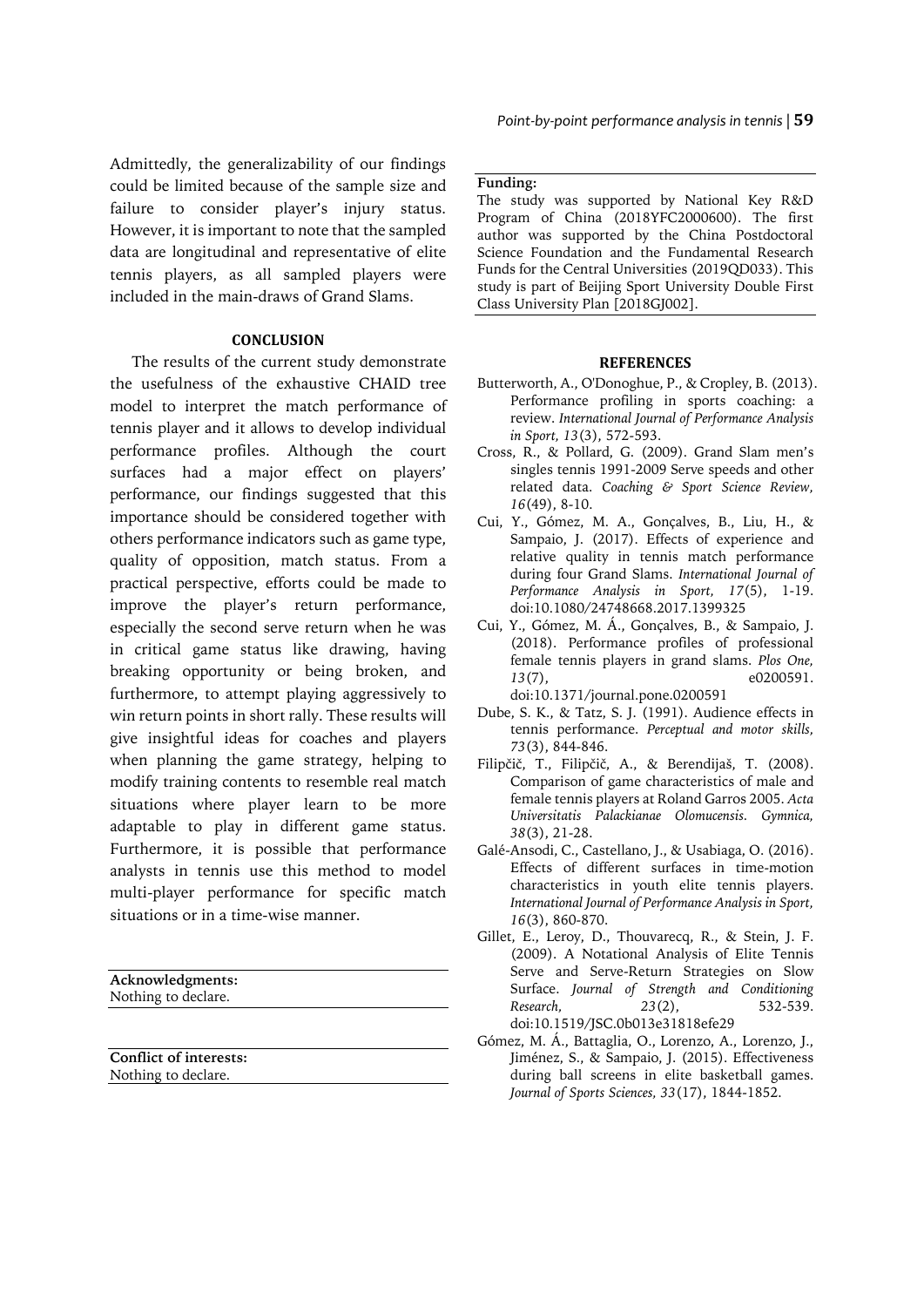#### **60** | *Y Cui, H Liu, H Liu, MA Gómez*

- Gómez, M. Á., Lago, C., & Pollard, R. (2013). Situational variables. In T. McGarry, P. O'Donoghue, & J. Sampaio (Eds.), *Routledge handbook of sports performance analysis* (pp. 259- 269). London: Routledge.
- Gómez, M. Á., Lorenzo, A., Ibañez, S.-J., & Sampaio, J. (2013). Ball possession effectiveness in men's and women's elite basketball according to situational variables in different game periods. *Journal of Sports Sciences, 31*(14), 1578-1587. doi:10.1080/02640414.2013.792942
- Gómez, M. Á., Moral, J., & Lago-Peñas, C. (2015). Multivariate analysis of ball possessions effectiveness in elite futsal. *Journal of Sports Sciences, 33*(20), 2173-2181. doi:10.1080/02640414.2015.1075168
- Goossens, D. R., Kempeneers, J., Koning, R. H., & Spieksma, F. C. R. (2015). Winning in straight sets helps in Grand Slam tennis. *International Journal of Performance Analysis in Sport, 15*(3), 1007-1021.
- Hizan, H., Whipp, P., & Reid, M. (2011). Comparison of serve and serve return statistics of high performance male and female tennis players from different age-groups. *International Journal of Performance Analysis in Sport, 11*(2), 365-375. doi:10.1080/24748668.2011.11868556
- Hughes, M., & Franks, I. (2015). *Essentials of performance analysis in sport*. London: Routledge.
- Klaassen, F. J., & Magnus, J. R. (2001). Are points in tennis independent and identically distributed? Evidence from a dynamic binary panel data model. *Journal of the American Statistical Association, 96*(454), 500-509.
- Lago-Peñas, C. (2012). The Role of Situational Variables in Analysing Physical Performance in Soccer. *Journal of Human Kinetics, 35*, 89-95. doi:10.2478/v10078-012-0082-9
- Lago-Peñas, C., Gómez-Ruano, M., Megías-Navarro, D., & Pollard, R. (2016). Home advantage in football: Examining the effect of scoring first on match outcome in the five major European leagues. *International Journal of Performance Analysis in Sport, 16*(2), 411-421.
- Lees, A., Kahn, J.-F., & Maynard, I. W. (2004). *Science and Racket Sports III: The Proceedings of the Eighth International Table Tennis Federation Sports Science Congress and the Third World Congress of Science and Racket Sports*: Psychology Press.
- Ma, S. M., Liu, C. C., Tan, Y., & Ma, S. C. (2013). Winning matches in Grand Slam men's singles: An analysis of player performance-related variables from 1991 to 2008. *Journal of Sports Sciences, 31*(11), 1147-1155. doi:10.1080/02640414.2013.775472
- McGarry, T., O'Donoghue, P., & Sampaio, J. (2013). *Routledge handbook of sports performance analysis*: Routledge.
- Mecheri, S., Rioult, F., Mantel, B., Kauffmann, F., & Benguigui, N. (2016). The serve impact in tennis: First large-scale study of big Hawk-Eye data. *Statistical Analysis and Data Mining: The ASA Data*

*Science Journal, 9*(5), 310-325. doi:10.1002/sam.11316

- Morante, S. M., & Brotherhood, J. R. (2007). Air temperature and physiological and subjective responses during competitive singles tennis. *British Journal of Sports Medicine, 41*(11), 773-778.
- O'Donoghue, P. (2009). Interacting Performances Theory. *International Journal of Performance Analysis in Sport, 9*(1), 26-46.
- O'Donoghue, P. (2010). *Research methods for sports performance analysis*. London: Routledge.
- O'Donoghue, P. (2012). Break points in Grand Slam men's singles tennis. *International Journal of Performance Analysis in Sport, 12*(1), 156-165.
- O'Donoghue, P., & Brown, E. (2009). Sequences of service points and the misperception of momentum in elite tennis. *International Journal of Performance Analysis in Sport, 9*(1), 113-127.
- O'Donoghue, P., & Cullinane, A. (2011). A regressionbased approach to interpreting sports performance. *International Journal of Performance Analysis in Sport, 11*(2), 295-307.
- O'Donoghue, P., & Ingram, B. (2001). A notational analysis of elite tennis strategy. *Journal of Sports Sciences, 19*(2), 107-115. doi:10.1080/026404101300036299
- O'Donoghue, P. G., & Brown, E. (2008). The importance of service in Grand Slam singles tennis. *International Journal of Performance Analysis in Sport, 8*(3), 70-78.
- Ofoghi, B., Zeleznikow, J., MacMahon, C., & Raab, M. (2013). Data mining in elite sports: a review and a framework. *Measurement in Physical Education and Exercise Science, 17*(3), 171-186.
- Prieto-Bermejo, J., & Gómez-Ruano, M. Á. (2016). Entering tennis men's Grand Slams within the top-10 and its relationship with the fact of winning the tournament.[Acceder a los Grand Slams de tenis masculino desde el top-10 y su relación con el hecho de ganar el torneo]. *RICYDE. Revista Internacional de Ciencias del Deporte. doi: 10.5232/ricyde, 12*(46), 410-422.
- Reid, M., McMurtrie, D., & Crespo, M. (2010). Title: The relationship between match statistics and top 100 ranking in professional men's tennis. *International Journal of Performance Analysis in Sport, 10*(2), 131-138.
- Reid, M., Morgan, S., Churchill, T., & Bane, M. K. (2014). Rankings in professional men's tennis: a rich but underutilized source of information. *Journal of Sports Sciences, 32*(10), 986-992. doi:10.1080/02640414.2013.876086
- Reid, M., Morgan, S., & Whiteside, D. (2016). Matchplay characteristics of Grand Slam tennis: implications for training and conditioning. *Journal of Sports Sciences, 34*(19), 1791-1798. doi:10.1080/02640414.2016.1139161
- Reid, M., & Morris, C. (2013). Ranking benchmarks of top 100 players in men's professional tennis. *European Journal of Sport Science, 13*(4), 350-355. doi:10.1080/17461391.2011.608812